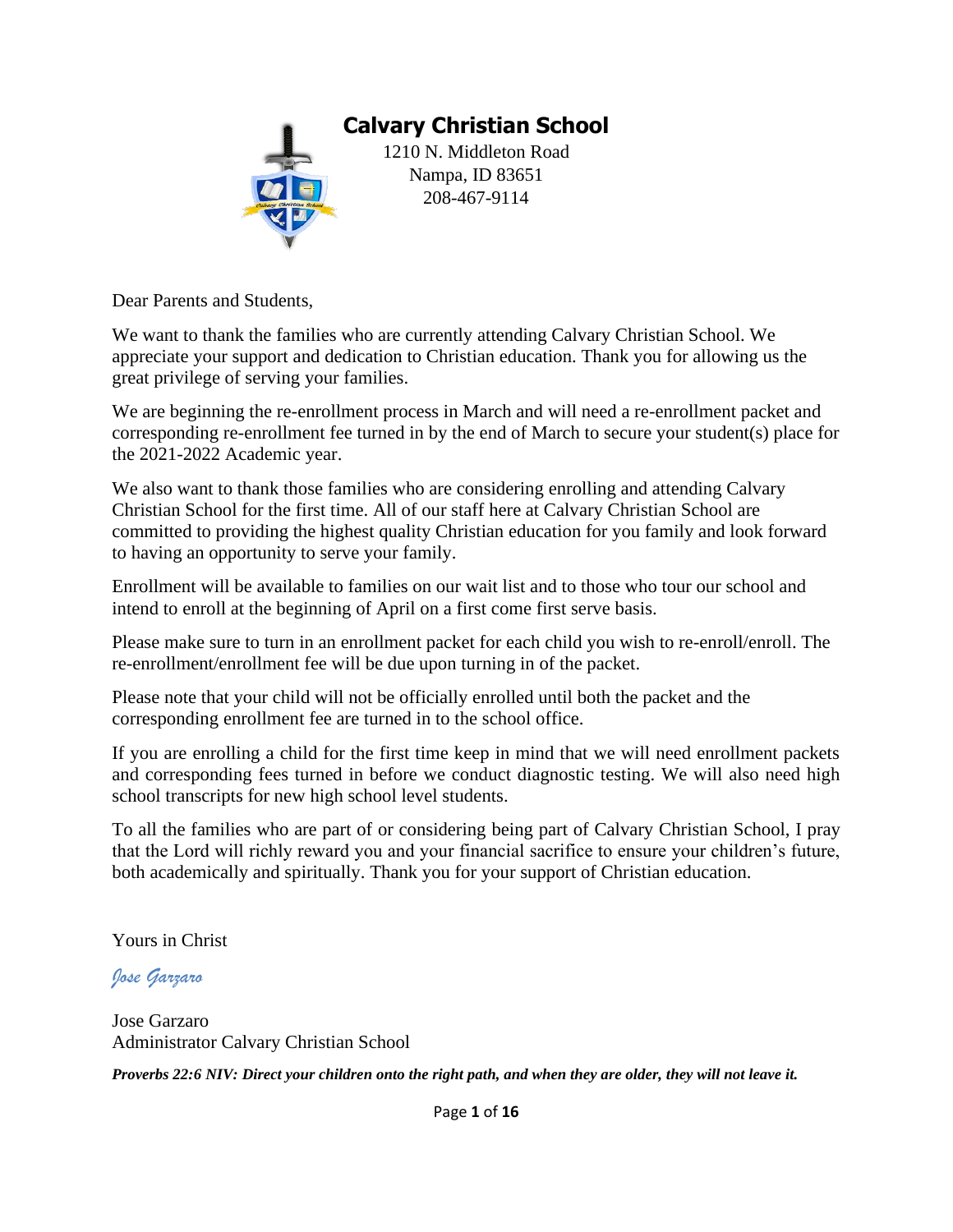#### Admissions Policy

Calvary Christian School was established to provide a Christian education to those families seeking a faith based education for their children. If you are in agreement with the policies and spiritual goals of CCS follow the steps for enrollments below.

#### Admissions Procedures

- 1. Set up an interview and tour the campus. Parents and students must attend.
- 2. Complete the enrollment packet. (Most of the documents are available on-line, however, for first time enrollments the enrollment form must be obtained from the school office.)
- 3. For level 2 and up, if your child is a new student transferring from a non A.C.E. school, please set up a diagnostic test appointment.
- 4. Schedule a second interview (parents only), after testing has been completed.
- 5. Upon acceptance, your student's transcripts and permanent records must be sent from former school to CCS.
- 6. If your student is not accepted at the second interview for any reason (lack of sufficient information, former school issues, test scores etc.), you will be notified.
- 7. After acceptance, parents must attend an orientation meeting.

#### Enrollment Procedures

- 1. Be certain that you understand the policies and procedures found in the "Parent Handbook." Enrollment requires an acceptance of the rules and regulations as set forth in the named handbook.
- 2. Return to us:
	- Completed application for enrollment/re-enrollment; if possible, both parents must sign. Note: for new students, the enrollment form is only available from the school office.
	- Letters from student's pastor for all students in level five (5) and above (applicable to new students only.)
	- Physician's Report on Health (for students in sports) Immunization Record (photo copy - new students only)
	- Birth Certificate (photo copy new students only)
	- Parent and Student Commitment Forms
	- Make the necessary financial arrangements that are required by the school. (Payment of non-refundable registration fee)

### **PLEASE BE SURE THAT ALL DOCUMENTS YOU ARE RETURNING ARE DATED**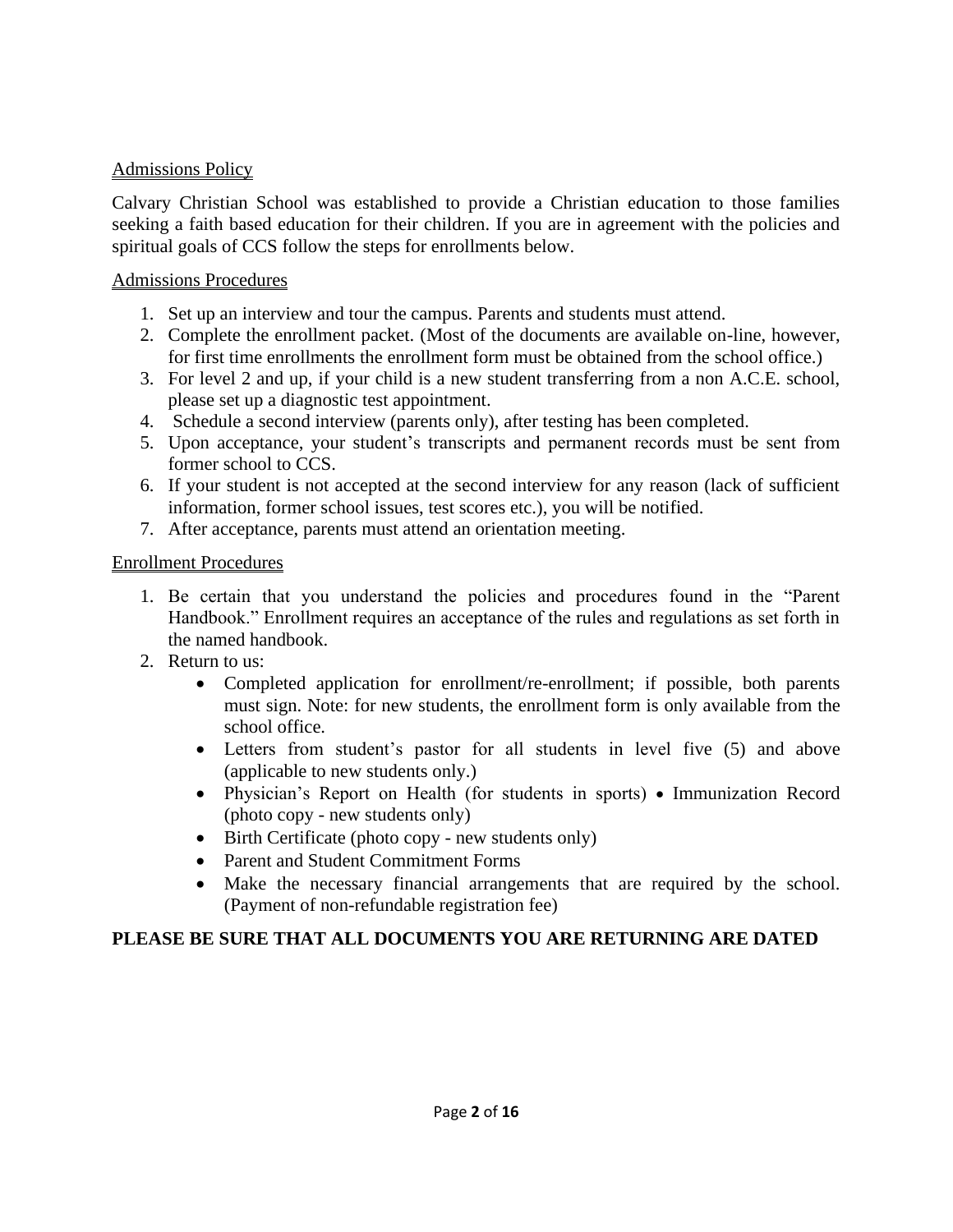## **BASIC QUALIFICATIONS FOR ADMISSION**

#### Preschool

Children who plan to attend Calvary Christian School must be 4 years old by September 1st of the current school year. An interview with an administrator is advisable to gauge maturity and readiness level for the A.C.E. learning program. All children must also have proof of immunization and a birth certificate.

#### **Kindergarten**

Children who plan to attend K5 at Calvary Christian School must be 5 years of age by September 1st of the current school year and pass the fine motor skills evaluation. In addition, they will be given a reading readiness test and must score 80% or above. The reading readiness test determines if a child is ready to learn to read. All children must also have proof of immunization and a birth certificate.

#### Elementary level 1-8

Children enrolling in level 1 must by 6 years old by September 1st of the current school year and must already be reading. All children must also have proof of immunization and a birth certificate.

### High School level 9-12

Students who plan to attend high school at Calvary Christian School must:

- 1. Have completed grade levels 1-8
- 2. If they have already taken high school level classes, then they must have a valid transcript showing completed high school level classes.
- 3. A student is eligible to graduate from CCS when all prescribed school level classes are completed. (Age is not the factor).
- 4. All children must also have proof of immunization and a birth certificate.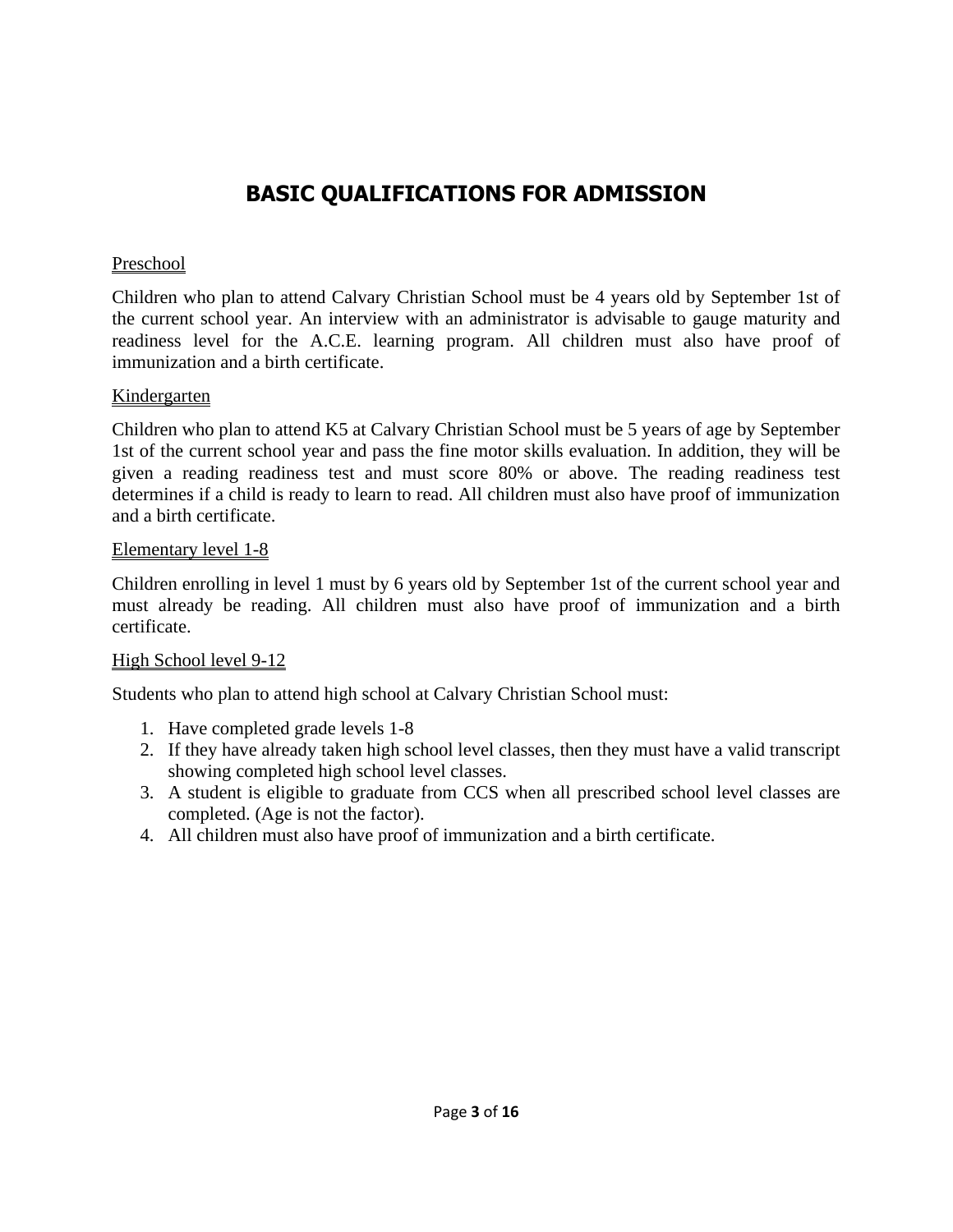**2021-2022 Fees and Class Schedule**

Tuition is to be paid on the first of each month, commencing with the first month of the start of school.

| REGISTRATION FEE (returning students)<br><b>REGISTRATION FEE</b> (new students) |                         |                              | \$75.00 per student<br>\$100.00 per student |                         |
|---------------------------------------------------------------------------------|-------------------------|------------------------------|---------------------------------------------|-------------------------|
| DIAGNOSTIC TESTING FEE (level 1 and up)                                         |                         |                              | \$25.00 (new students)                      |                         |
| SPORTS PARTICIPATION FEES                                                       |                         |                              | \$65.00 per student/per sport               |                         |
| SPORTS PARTICIPATION HOME SCHOOL STUDENTS                                       |                         |                              | \$95.00 per student/per sport               |                         |
| <b>Homeschool Tuition</b>                                                       |                         |                              | \$200.00 monthly                            |                         |
| <b>Monthly Tuition</b> (includes books)                                         |                         |                              |                                             |                         |
| Paid over 10 months                                                             | 1 <sup>st</sup> Student | 2 <sup>nd</sup> Student      | 3 <sup>rd</sup> Student                     | 4 <sup>th</sup> Student |
| Preschool & Kindergarten                                                        | \$260.00                | \$208.00                     | \$182.00                                    | \$156.00                |
| Level 1-8                                                                       | \$375.00                | \$292.50                     | \$243.75                                    | \$187.50                |
| Level $9-12$                                                                    | \$425.00                | \$331.50                     | \$276.25                                    | \$212.50                |
| <b>Yearly Tuition</b>                                                           |                         |                              |                                             |                         |
| Preschool & Kindergarten                                                        | \$2600.00               | \$2080.00                    | \$1820.00                                   | \$1560.00               |
| Level 1-8                                                                       | \$3750.00               | \$2925.00                    | \$2437.50                                   | \$1875.00               |
| Level $9-12$                                                                    | \$4250.00               | \$3315.00                    | \$2762.50                                   | \$2125.00               |
| <b>Class Schedules</b>                                                          |                         |                              |                                             |                         |
| <b>ACE Preschool</b>                                                            |                         | Monday-Friday 8:30-12:00 pm  |                                             |                         |
| <b>ACE Kindergarten</b>                                                         |                         | Monday-Friday 8:30 -12:00 pm |                                             |                         |
| Level $1-12$                                                                    |                         | Monday-Friday 8:30 - 3:00 pm |                                             |                         |
| <b>Enrichment Program</b>                                                       |                         |                              | Monthly                                     |                         |
| After School Enrichment Program (up to 3 hours)                                 |                         |                              | \$150.00                                    |                         |
|                                                                                 | (up to 6 hours)         |                              | \$200.00                                    |                         |
|                                                                                 | (drop in rate)          |                              | $$5.00$ per hour                            |                         |
|                                                                                 |                         |                              |                                             |                         |

Note: The Enrichment Program will run from 12:00 pm – 6:00 pm. For those enrolling your child in the enrichment program before school care will be included. Before school care will be available beginning at 7:30 am. Please note:

- $\triangleright$  If you have multiple students in differing price categories, you will be given the lesser of the two price breaks.
- $\triangleright$  There is a 10% discount available to parents who wish to pay the entire year's tuition up front or to families with parents in active military duty.
- ➢ There is a 20% discount to families that attend Calvary Chapel Nampa
- ➢ There is a \$100 account credit for each new enrolled referral
- ➢ Registration fees are non-refundable.
- ➢ All homeschool students will be required to attend corresponding level's weekly chapel service.

**Payments:** Payments of tuition are due in full on the  $1<sup>st</sup>$  of each month. If payments are not received by the  $10<sup>th</sup>$ , a \$25.00 late fee will be assessed to your account. If the account becomes delinquent any time during the school year, you will receive a letter requiring immediate payment in full of your delinquent payment. If your account becomes 30 day's delinquent, we may require you to take your child out of school until the delinquent balance is paid in full. If you do not make the necessary arrangements to satisfy your obligation, we may turn your account over to a collection agency. For further information, please refer to the terms of your financial agreement document.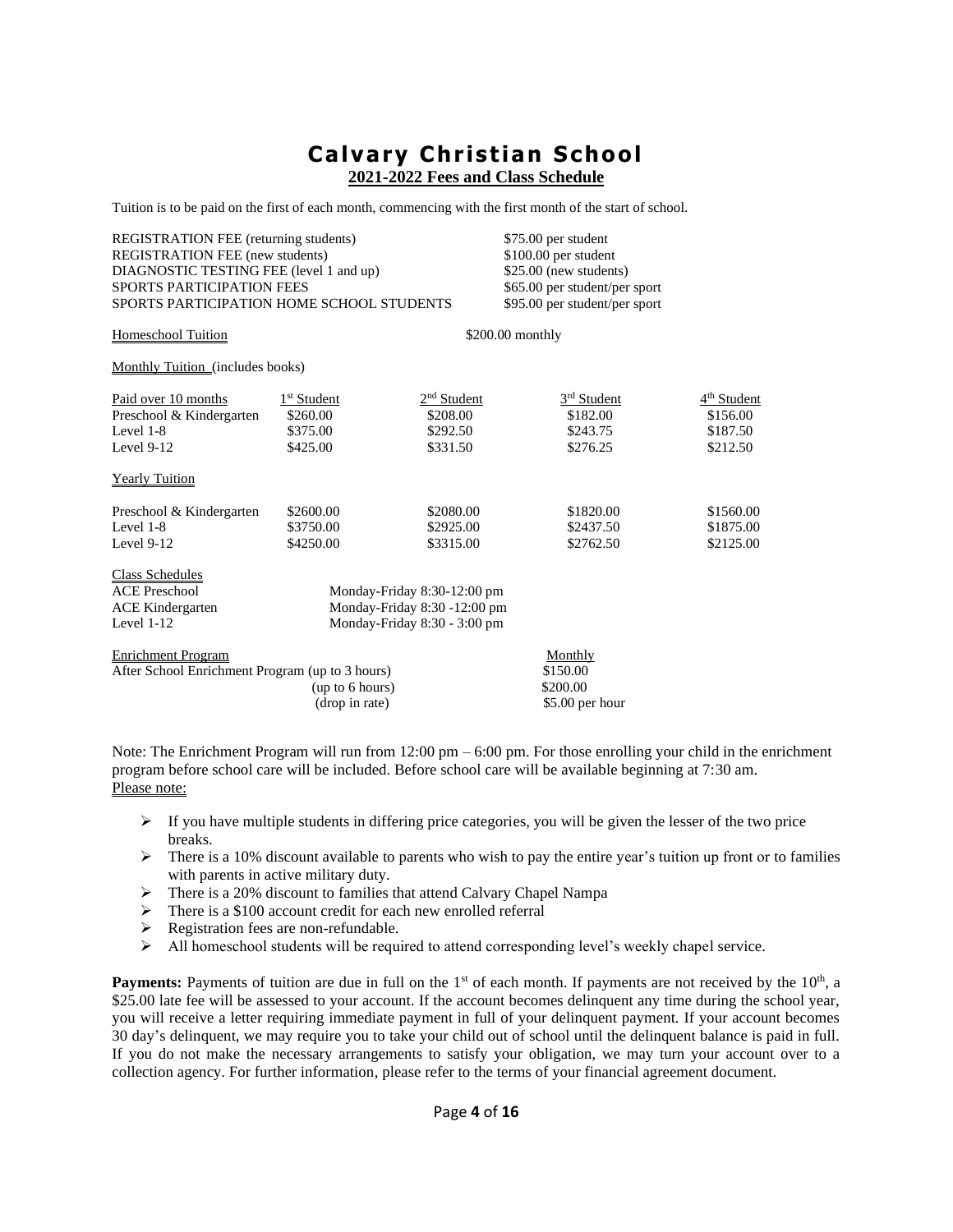

1210 N. Middleton Road Nampa, ID 83651 208-467-9114

### **Enrollment Check List**

Student's Name:

School Year: \_\_\_\_\_\_\_\_\_\_\_\_\_\_

- Application/Re-Enrollment Application ( )
- Student Pick Up ()
- Health Profile ()
- Permission to administer Pain Meds ()
- Release of Liability/Medical Treatment ( )
- Financial Agreement ()
- Field Trip Authorization ( )
- Parent Commitment ()
- Student Commitment ( )
- Student Media Consent Release Form ( )
- Pastor Recommendation (New Students) ( )
- Immunization Record/Update (New Students  $\&$  incoming  $7<sup>th</sup>$  graders ()
- Copy of Birth Certificate-New Students ( )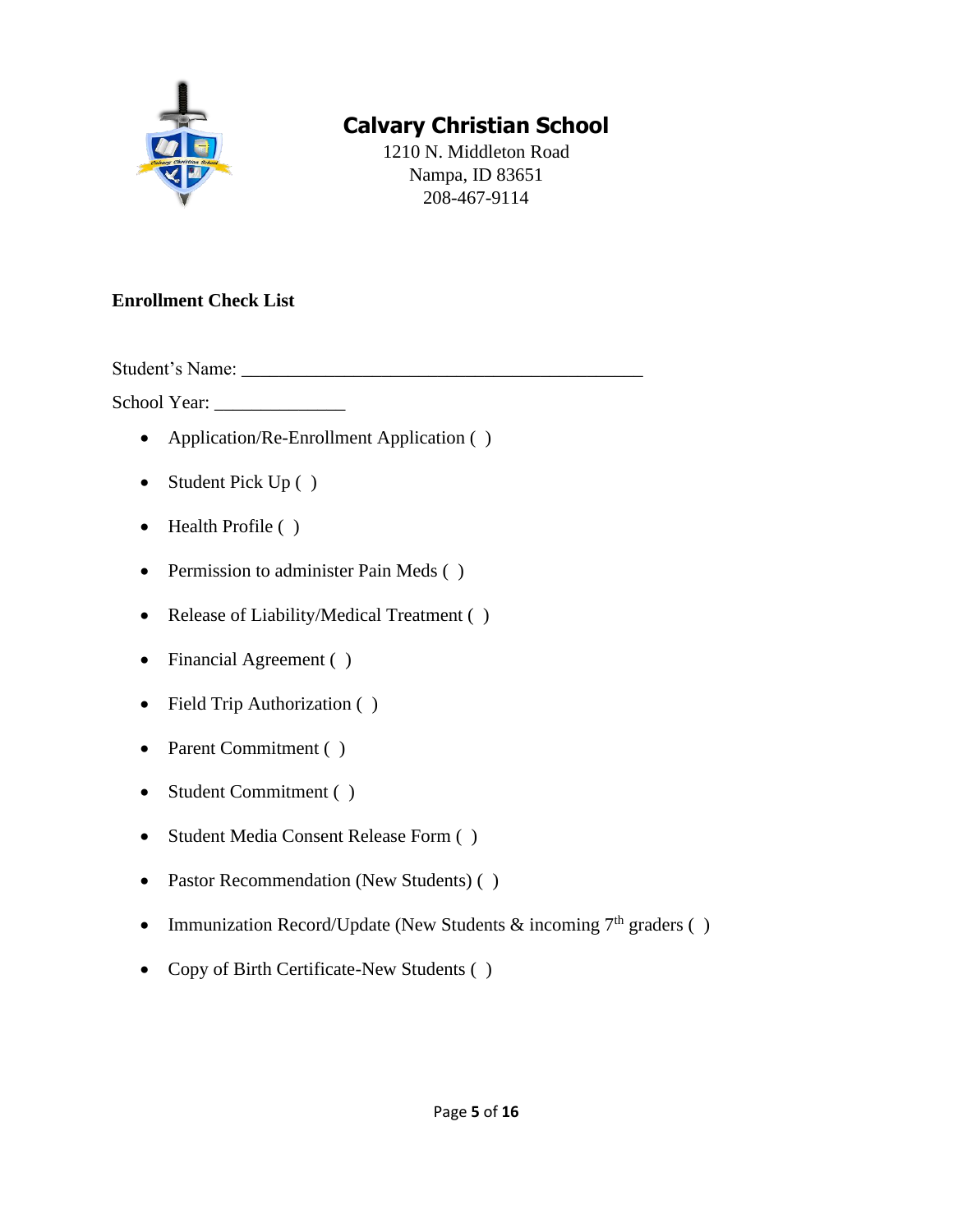#### **APPLICATION FOR ENROLLMENT/RE-ENROLLMENT 2021-2022**

### **Calvary Christian School**

This application is for new students and students presently enrolled who desire to to enroll for the 2021- 2022 Academic year. The registration fee of \$100.00 for new students and \$75.00 for returning students must accompany this application and is not refundable.

|  | My child is a $($ ) new student $($ ) returning student for the 2021-2022 school year |                                                                                                      |
|--|---------------------------------------------------------------------------------------|------------------------------------------------------------------------------------------------------|
|  |                                                                                       |                                                                                                      |
|  |                                                                                       | Age: ________ Grade: _________ Birth Date: ____________________ Birth place: _______________________ |
|  |                                                                                       |                                                                                                      |
|  |                                                                                       |                                                                                                      |
|  |                                                                                       |                                                                                                      |
|  |                                                                                       |                                                                                                      |
|  |                                                                                       |                                                                                                      |
|  |                                                                                       |                                                                                                      |
|  |                                                                                       |                                                                                                      |
|  |                                                                                       |                                                                                                      |

I understand that the school program is an integral part of child training of which I am expected to support. "I hereby commit to assume my Scriptural responsibility for financial support of the school". "I understand that my child is expected to take part in school activities, including P.E. and sponsored trips away from the educational facility, and I absolve the school from liability to me or my child because of injury to my child at properly supervised school activities." "I agree to uphold and support the high academic standards of the school by providing a place at home for my child to study and by encouraging my child in the completion of any homework or assignments." "I appreciate the standards of the school and will not tolerate profanity, obscenity in word or action, dishonor to the Godhead or the Word of God, or disrespect to the staff of the school. I hereby agree to support regulations published in the school handbook in the applicant's behalf and authorize the school to employ discipline as it deems wise and expedient for the training of my child."

"I understand that the school reserves the right, after a parental conference, to dismiss any child who fails to comply with established regulations and discipline or whose parents do not assume their responsibilities to the school."

"I have read the school handbook, agreed to complete Parent Orientation, and understand and agree to the terms stated on this application."

\_\_\_\_\_\_\_\_\_\_\_\_\_\_\_\_\_\_\_\_\_\_\_\_\_\_\_\_\_\_\_\_ \_\_\_\_\_\_\_\_\_\_\_\_\_\_\_\_\_\_

\_\_\_\_\_\_\_\_\_\_\_\_\_\_\_\_\_\_\_\_\_\_\_\_\_\_\_\_\_\_\_\_ \_\_\_\_\_\_\_\_\_\_\_\_\_\_\_\_\_\_

Parents Signature Date Date

Parents Signature Date by the United States of the United States of the United States of the United States of the United States of the United States of the United States of the United States of the United States of the Uni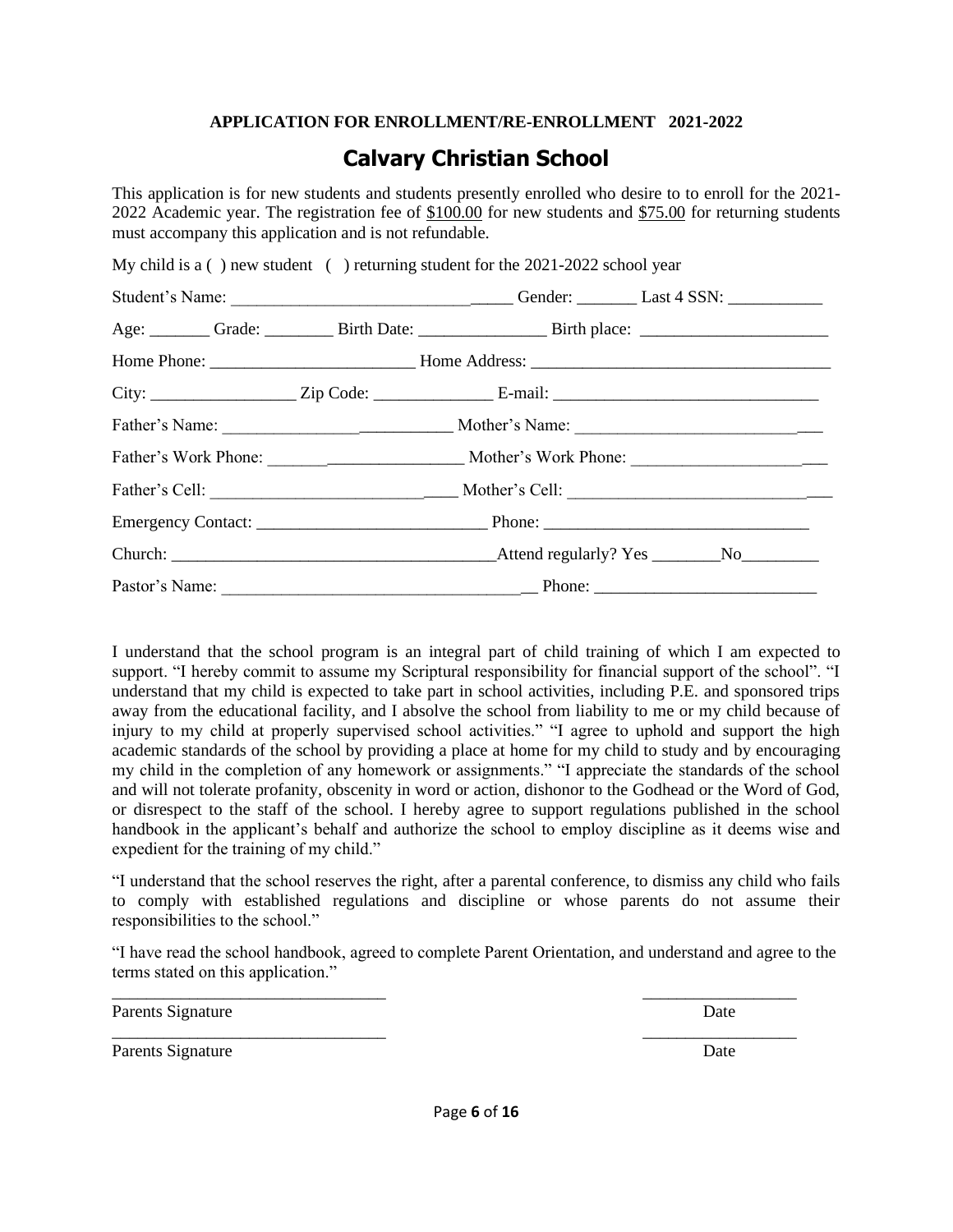### **STUDENT PICK UP INFORMATION SHEET 2021-2022**

Please fill out the following information:

|                                                                                           | The following person(s) have permission to pick up my child $\frac{1}{\sqrt{1-\frac{1}{\sqrt{1-\frac{1}{\sqrt{1-\frac{1}{\sqrt{1-\frac{1}{\sqrt{1-\frac{1}{\sqrt{1-\frac{1}{\sqrt{1-\frac{1}{\sqrt{1-\frac{1}{\sqrt{1-\frac{1}{\sqrt{1-\frac{1}{\sqrt{1-\frac{1}{\sqrt{1-\frac{1}{\sqrt{1-\frac{1}{\sqrt{1-\frac{1}{\sqrt{1-\frac{1}{\sqrt{1-\frac{1}{\sqrt{1-\frac{1}{\sqrt$ |                                                                            |
|-------------------------------------------------------------------------------------------|-------------------------------------------------------------------------------------------------------------------------------------------------------------------------------------------------------------------------------------------------------------------------------------------------------------------------------------------------------------------------------|----------------------------------------------------------------------------|
|                                                                                           |                                                                                                                                                                                                                                                                                                                                                                               | (Child's Name)                                                             |
| Name<br>child                                                                             | Cell Phone #                                                                                                                                                                                                                                                                                                                                                                  | Relationship to                                                            |
| the control of the control of the control of the control of the control of the control of | the control of the control of the control of the control of the control of the control of                                                                                                                                                                                                                                                                                     |                                                                            |
|                                                                                           |                                                                                                                                                                                                                                                                                                                                                                               | the control of the control of the control of the control of the control of |
| <u> 1980 - Jan Alexandro Standard Barbara, manala</u>                                     |                                                                                                                                                                                                                                                                                                                                                                               | the control of the control of the control of the control of the control of |
|                                                                                           |                                                                                                                                                                                                                                                                                                                                                                               |                                                                            |
| Father's Name                                                                             |                                                                                                                                                                                                                                                                                                                                                                               |                                                                            |
| Mother's Name                                                                             |                                                                                                                                                                                                                                                                                                                                                                               |                                                                            |
|                                                                                           |                                                                                                                                                                                                                                                                                                                                                                               |                                                                            |
|                                                                                           |                                                                                                                                                                                                                                                                                                                                                                               |                                                                            |

If your email, home address or phone number is changed, please advise the school.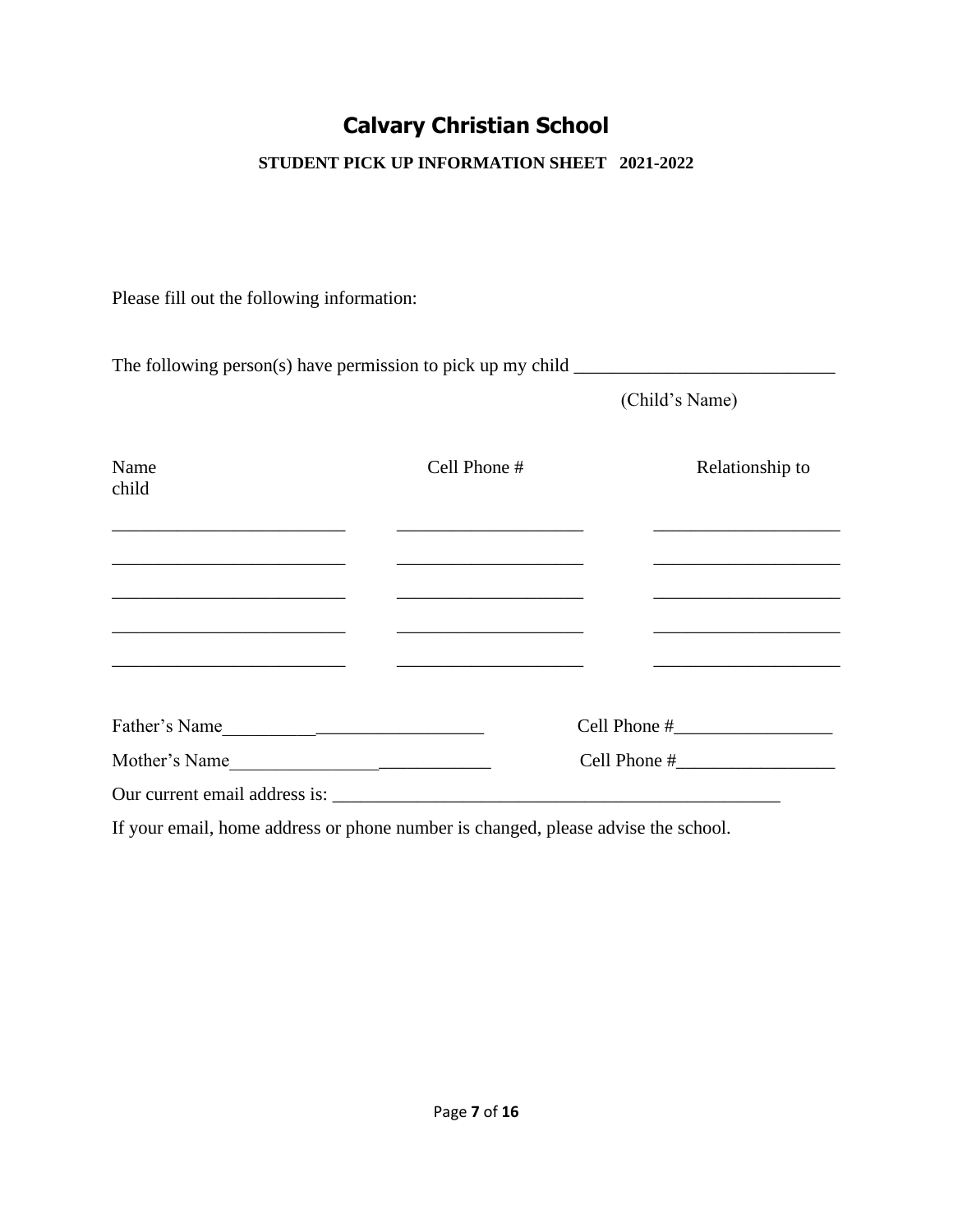**HEALTH PROFILE 2021-2022** 

Students Name\_\_\_\_\_\_\_\_\_\_\_\_\_\_\_\_\_\_\_\_\_\_\_\_\_\_\_\_\_\_\_\_\_\_\_\_\_\_\_\_\_\_\_\_\_\_\_

Students Soc. Sec. # (Last 4 Digits only please) \_\_\_\_\_\_\_\_\_\_\_\_\_\_\_\_\_\_\_\_\_\_\_\_\_\_\_\_\_\_\_

Does your child have any medical condition and/or conditions we should be aware of?

\_\_\_\_\_\_\_\_\_\_\_\_\_\_\_\_\_\_\_\_\_\_\_\_\_\_\_\_\_\_\_\_\_\_\_\_\_\_\_\_\_\_\_\_\_\_\_\_\_\_\_\_\_\_\_\_\_\_\_\_\_\_\_\_\_\_\_\_\_\_\_\_\_\_\_\_\_\_

\_\_\_\_\_\_\_\_\_\_\_\_\_\_\_\_\_\_\_\_\_\_\_\_\_\_\_\_\_\_\_\_\_\_\_\_\_\_\_\_\_\_\_\_\_\_\_\_\_\_\_\_\_\_\_\_\_\_\_\_\_\_\_\_\_\_\_\_\_\_\_\_\_\_\_\_\_\_

\_\_\_\_\_\_\_\_\_\_\_\_\_\_\_\_\_\_\_\_\_\_\_\_\_\_\_\_\_\_\_\_\_\_\_\_\_\_\_\_\_\_\_\_\_\_\_\_\_\_\_\_\_\_\_\_\_\_\_\_\_\_\_\_\_\_\_\_\_\_\_\_\_\_\_\_\_\_

If yes, please describe\_\_\_\_\_\_\_\_\_\_\_\_\_\_\_\_\_\_\_\_\_\_\_\_\_\_\_\_\_\_\_\_\_\_\_\_\_\_\_\_\_\_\_\_\_\_\_\_\_\_\_\_\_\_\_\_\_\_\_\_

Does your child have a medical condition (i.e. allergies, asthma, diabetes, etc.)? Please be specific\_\_\_\_\_\_\_\_\_\_\_\_\_\_\_\_\_\_\_\_\_\_\_\_\_\_\_\_\_\_\_\_\_\_\_\_\_\_\_\_\_\_\_\_\_\_\_\_\_\_\_\_\_\_\_\_\_\_\_\_\_\_\_\_\_\_\_\_\_\_\_

\_\_\_\_\_\_\_\_\_\_\_\_\_\_\_\_\_\_\_\_\_\_\_\_\_\_\_\_\_\_\_\_\_\_\_\_\_\_\_\_\_\_\_\_\_\_\_\_\_\_\_\_\_\_\_\_\_\_\_\_

Does your child require regular medication? If so, what are they? Will he/she require medication at school? What time?

\_\_\_\_\_\_\_\_\_\_\_\_\_\_\_\_\_\_\_\_\_\_\_\_\_\_\_\_\_\_\_\_\_\_\_\_\_\_\_\_\_\_\_\_\_\_\_\_\_\_\_\_\_\_\_\_\_\_\_\_\_\_\_\_\_\_\_\_\_\_\_\_\_\_\_\_\_\_

\_\_\_\_\_\_\_\_\_\_\_\_\_\_\_\_\_\_\_\_\_\_\_\_\_\_\_\_\_\_\_\_\_\_\_\_\_\_\_\_\_\_\_\_\_\_\_\_\_\_\_\_\_\_\_\_\_\_\_\_\_\_\_\_\_\_\_\_\_\_\_\_\_\_\_\_\_\_

\_\_\_\_\_\_\_\_\_\_\_\_\_\_\_\_\_\_\_\_\_\_\_\_\_\_\_\_\_\_\_\_\_\_\_\_\_\_\_\_\_\_\_\_\_\_\_\_\_\_\_\_\_\_\_\_\_\_\_\_\_\_\_\_\_\_\_\_\_\_\_\_\_\_\_\_\_\_

\_\_\_\_\_\_\_\_\_\_\_\_\_\_\_\_\_\_\_\_\_\_\_\_\_\_\_\_\_\_\_\_\_\_\_\_\_\_\_\_\_\_\_\_\_\_\_\_\_\_\_\_\_\_\_\_\_\_\_\_\_\_\_\_\_\_\_\_\_\_\_\_\_\_\_\_

\_\_\_\_\_\_\_\_\_\_\_\_\_\_\_\_\_\_\_\_\_\_\_\_\_\_\_\_\_\_\_\_\_\_\_\_\_\_\_\_\_\_\_\_\_\_\_\_\_\_\_\_\_\_\_\_\_\_\_\_\_\_\_\_\_\_\_\_\_\_\_\_\_\_\_\_\_\_

\_\_\_\_\_\_\_\_\_\_\_\_\_\_\_\_\_\_\_\_\_\_\_\_\_\_\_\_\_\_\_\_\_\_\_\_\_\_\_\_\_\_\_\_\_\_\_\_\_\_\_\_\_\_\_\_\_\_\_\_\_\_\_\_\_\_\_\_\_\_\_\_\_\_\_\_\_\_

\_\_\_\_\_\_\_\_\_\_\_\_\_\_\_\_\_\_\_\_\_\_\_\_\_\_\_\_\_\_\_\_\_\_\_\_\_\_\_\_\_\_\_\_\_\_\_\_\_\_\_\_\_\_\_\_\_\_\_\_\_\_\_\_\_\_\_\_\_\_\_\_\_\_\_\_\_\_

If yes, please describe your child's condition\_\_\_\_\_\_\_\_\_\_\_\_\_\_\_\_\_\_\_\_\_\_\_\_\_\_\_\_\_\_\_\_\_\_\_\_\_\_\_\_\_\_

Does your child have any specific behavior or discipline problems? Does he/she have any authority issues or peer issues that we should be aware of?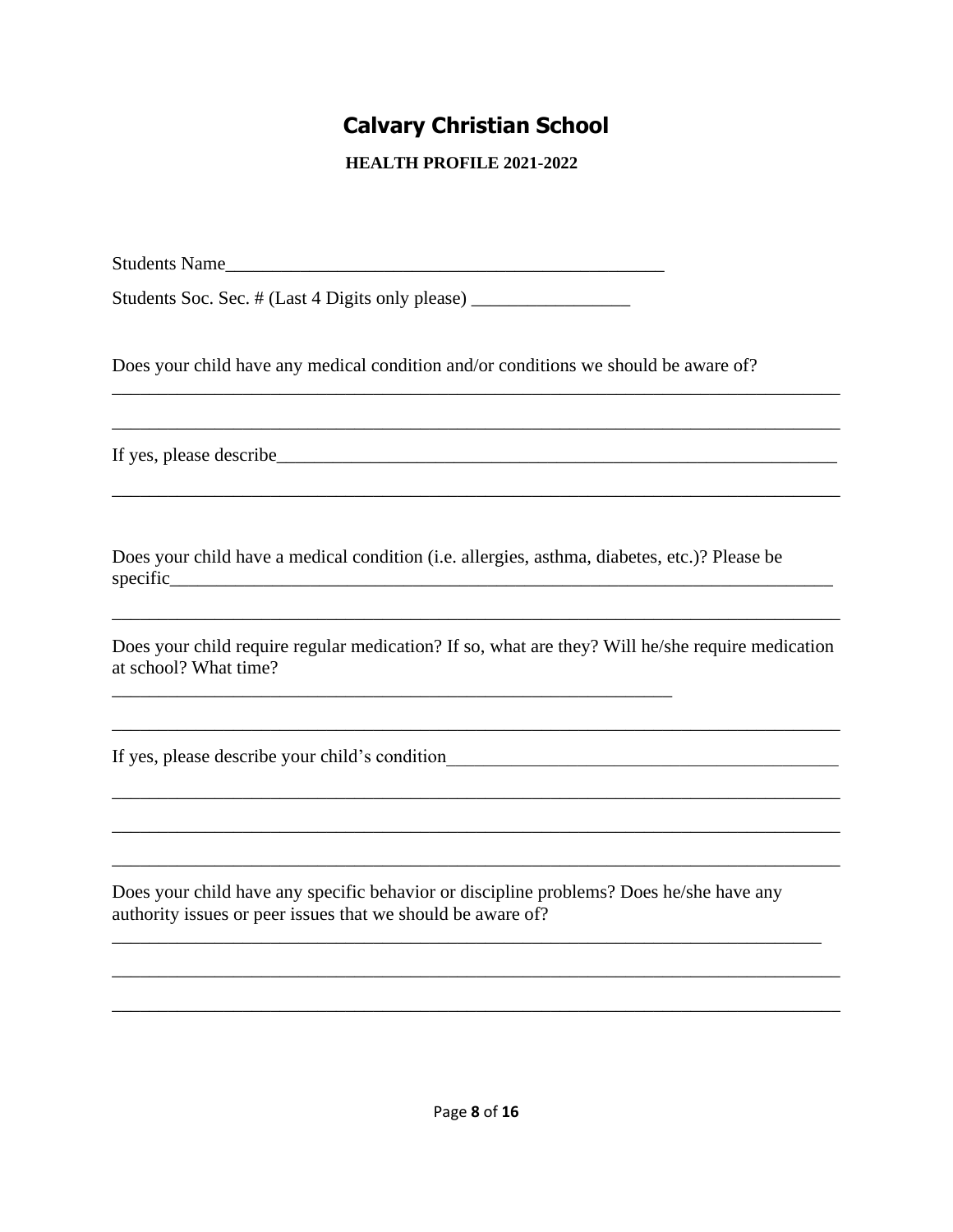#### **PERMISSION TO ADMINISTER MEDICATIONS FOR PAIN, ETC. 2021-2022**

I hereby give my permission for a staff member of Calvary Christian School to give my student, \_\_\_\_\_\_\_\_\_\_\_\_\_\_\_\_\_\_\_\_\_\_\_\_\_\_\_\_\_\_\_\_\_, pain medication in the form of Ibuprofen, Tylenol, medication for allergies, or prescription medication without first calling a parent or guardian.

Note: Calvary Christian School (CCS) will not administer aspirin unless given specific permission. For medications (prescription or otherwise) coming from home, the medication must be in a commercially labeled bottle. Prescription bottles must specify dosage amounts and CCS must know when to administer said medication. This permission is given for the current school year only. Please note any additional restrictions or instructions below.

Printed Name Parent or Guardian

\_\_\_\_\_\_\_\_\_\_\_\_\_\_\_\_\_\_\_\_\_\_\_\_\_\_\_\_\_\_\_\_\_\_\_\_\_\_\_\_\_\_\_\_\_\_\_

Signature Parent or Guardian

\_\_\_\_\_\_\_\_\_\_\_\_\_\_\_\_\_\_\_\_\_\_\_\_\_

\_\_\_\_\_\_\_\_\_\_\_\_\_\_\_\_\_\_

Date

Additional Restrictions or Instructions:

\_\_\_\_\_\_\_\_\_\_\_\_\_\_\_\_\_\_\_\_\_\_\_\_\_\_\_\_\_\_\_\_\_\_\_\_\_\_\_\_\_\_\_\_\_\_\_\_\_\_\_\_\_\_\_\_\_\_\_\_\_\_\_\_\_\_\_\_\_\_\_\_\_\_\_\_\_\_ \_\_\_\_\_\_\_\_\_\_\_\_\_\_\_\_\_\_\_\_\_\_\_\_\_\_\_\_\_\_\_\_\_\_\_\_\_\_\_\_\_\_\_\_\_\_\_\_\_\_\_\_\_\_\_\_\_\_\_\_\_\_\_\_\_\_\_\_\_\_\_\_\_\_\_\_\_\_ \_\_\_\_\_\_\_\_\_\_\_\_\_\_\_\_\_\_\_\_\_\_\_\_\_\_\_\_\_\_\_\_\_\_\_\_\_\_\_\_\_\_\_\_\_\_\_\_\_\_\_\_\_\_\_\_\_\_\_\_\_\_\_\_\_\_\_\_\_\_\_\_\_\_\_\_\_\_ \_\_\_\_\_\_\_\_\_\_\_\_\_\_\_\_\_\_\_\_\_\_\_\_\_\_\_\_\_\_\_\_\_\_\_\_\_\_\_\_\_\_\_\_\_\_\_\_\_\_\_\_\_\_\_\_\_\_\_\_\_\_\_\_\_\_\_\_\_\_\_\_\_\_\_\_\_\_ \_\_\_\_\_\_\_\_\_\_\_\_\_\_\_\_\_\_\_\_\_\_\_\_\_\_\_\_\_\_\_\_\_\_\_\_\_\_\_\_\_\_\_\_\_\_\_\_\_\_\_\_\_\_\_\_\_\_\_\_\_\_\_\_\_\_\_\_\_\_\_\_\_\_\_\_\_\_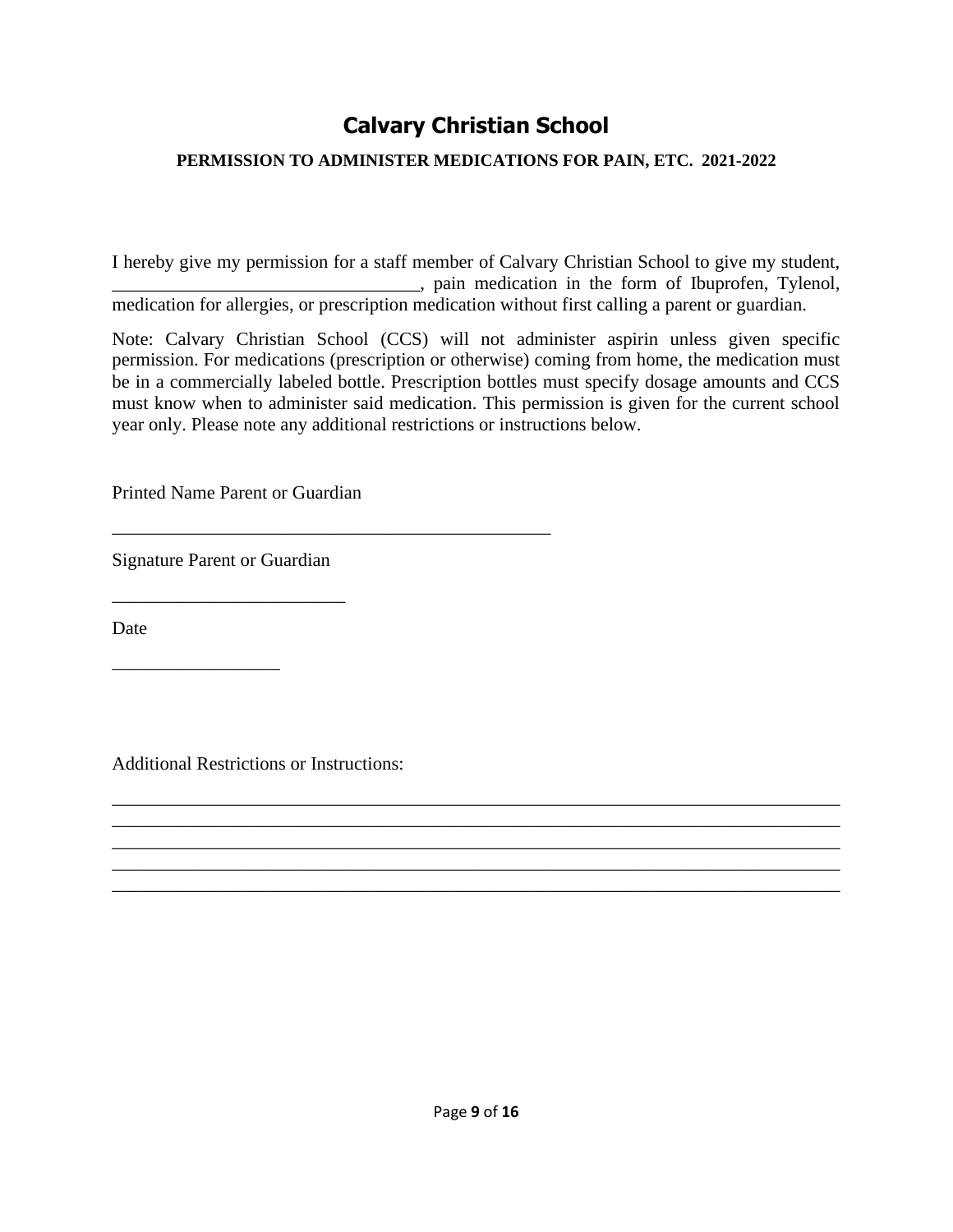#### **RELEASE OF LIABILITY FORM 2021-2022**

When this form is signed by the parent or legal guardian of the child by the name of \_\_\_\_\_\_\_\_\_\_\_\_\_\_\_\_\_\_\_\_\_\_\_\_\_\_\_\_\_\_\_\_\_\_\_\_\_\_, it releases Calvary Christian School from any and all liability related to any and all activities and/or transportation provided by Calvary Christian School, its staff or representatives. Calvary Christian School does not provide medical insurance to automatically pay for medical expenses when students are injured at school. General medical insurance is the responsibility of the parent or legal guardians. Calvary Christian School carries only legal liability insurance.

| Parents/Guardian Signature | Date |
|----------------------------|------|
|                            |      |

Provide a list of any major illnesses your child has experienced during the last year, any allergies or medical conditions, and any restrictions imposed by his/her physician.

\_\_\_\_\_\_\_\_\_\_\_\_\_\_\_\_\_\_\_\_\_\_\_\_\_\_\_\_\_\_\_\_\_\_\_ \_\_\_\_\_\_\_\_\_\_\_\_\_\_\_\_\_\_\_\_\_

#### **Authorization of Consent to Medical Treatment**

This consent form gives permission to seek whatever medical attention is deemed necessary, and releases Calvary Christian School and its staff of any liability against personal losses of named child. I/we the undersigned have legal custody of the student named above, a minor, and have given our consent for him/her to attend events being organized by Calvary Christian School. I/we understand that there are inherent risks involved in any athletic event, and I/we hereby release Calvary Christian School, its pastors, employees, agents, and volunteer workers from any and all liability for any injury, loss, or damage to person or property that may occur during the course of my/our child's involvement. In the event that he/she is injured and requires the attention of a doctor I/we consent to any reasonable medical treatment as deemed necessary by a licensed physician and/or hospital personnel designated by Calvary Christian School. I/we agree to hold such person free and harmless of any claims, or suits for damages arising from the giving of such consent. I/we also acknowledge that we will be responsible for the cost of any medical care should the cost of that medical care not be reimbursed by the health insurance provider. Further, I/we affirm that the health insurance information provided below is accurate at this date and will, to the best of my/our knowledge, still be in force for the student named above. I/we also agree to bring my/our child home at my/our own expense should they become ill or if deemed necessary by the coaching staff.

| Parents name (please print) |                                                                                                      |  |
|-----------------------------|------------------------------------------------------------------------------------------------------|--|
|                             | Parents Home# _________________________Work# ________________________Cell# _________________________ |  |
|                             | Medical Insurance Co.                                                                                |  |
|                             | Phone #                                                                                              |  |
|                             |                                                                                                      |  |
|                             |                                                                                                      |  |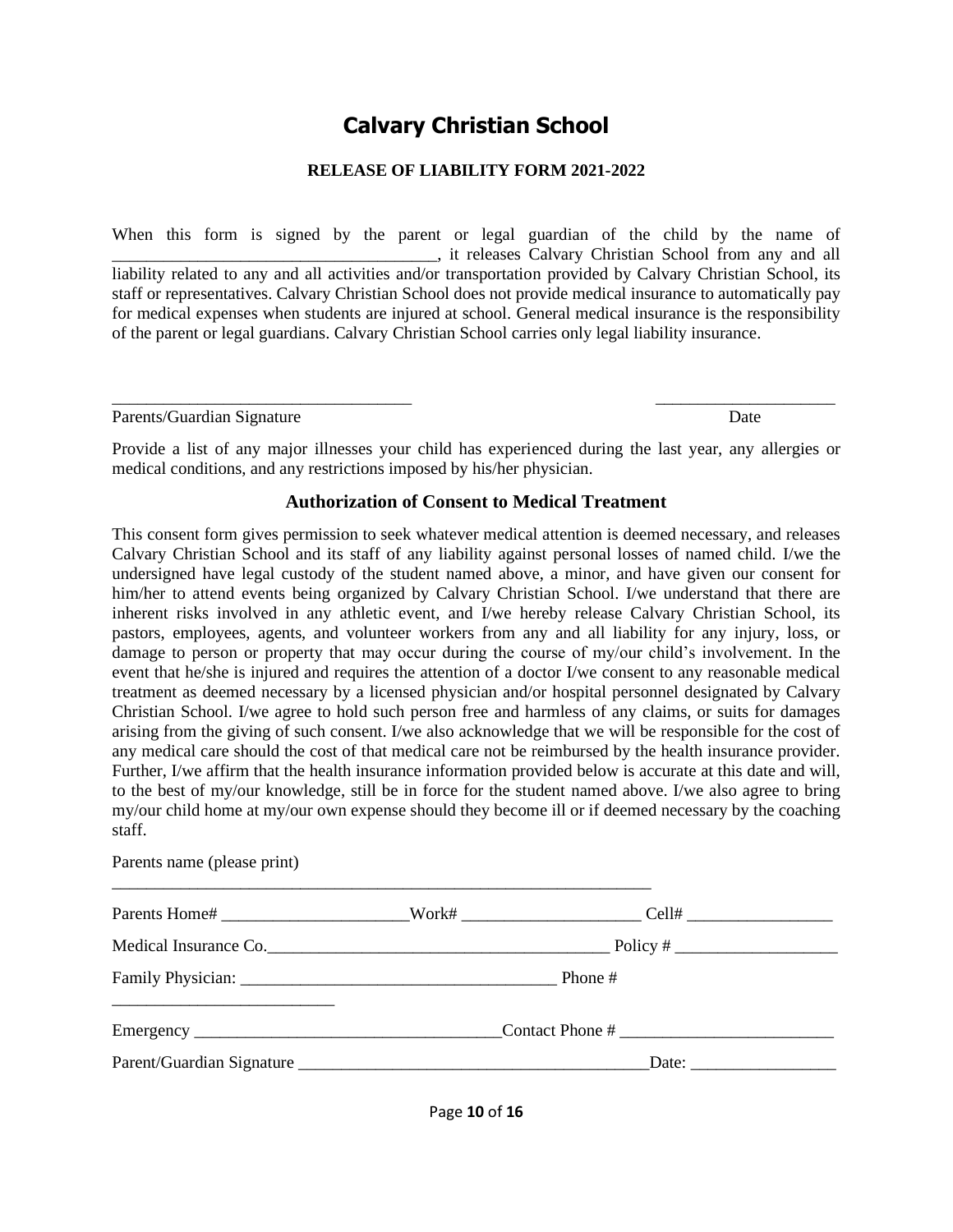#### **Calvary Christian School FINANCIAL AGREEMENT 2021-2022**

| I/We desire to enroll my/our child |                                    | Calvary Christian School with a starting |  |
|------------------------------------|------------------------------------|------------------------------------------|--|
| date o                             | My/our monthly Tuition fee will be |                                          |  |

Terms of enrollment: I/we agree to pay tuition fees in the amount stated above (as determined by the fee schedule or according to previously negotiated arrangements). I/we understand that tuition fees are due monthly on the first day of each month. I/we understand that report cards, transcripts and diplomas may be withheld if required payments are not made or an arrangement that is suitable is made. I/We understand that enrollment fees are non-refundable and by enrolling my child I/we are responsible for paying yearly tuition even if I/we decide to de-enroll our child before the end of the school year. If paying by debit/credit card, I/we agree to pay a 4% service fee on the amount paid.

Volunteer hours: In order for CCS to keep its expenses down it is necessary to have each family serve eight hours per student per school year. The areas of service will vary from helping out in my/our child's classroom, helping in the office, listening to students read, helping to maintain CCS grounds etc. CCS understands that I/we may work and cannot commit to serve my/our required hours. I/we will be able to offset the service hours by paying \$10.00 per hour for each hour that was not served. CCS will keep track of total volunteer hours in the Volunteer Sign-in book in the school office. I/ we understand that hours will not be credited unless they are duly recorded and approved in said sign-in book.

Insufficient funds policy: There will be a \$25.00 charge for any check that is returned to CCS or for any account which has insufficient funds when a payment is posted. If three checks are returned to insufficient funds, future payments will only be accepted in the form of cash, money order, cashier's check or via debit/credit card.

Past due accounts: Since CCS is entirely funded through tuition and donation amounts, I/we understand that if the full monthly tuition is not paid by the 10th of each month a \$25 late fee will be added to my/our account. If all tuition and fees are not paid within 30 days from the original due date (the 1st of each month), my/our child/children may be suspended until the outstanding balance is paid in full.

Credit reporting/collections: I/we understand and acknowledge that if I/we fail to fulfill the terms of my/our obligations within this agreement, an update reflecting the delinquency of the account will be submitted to credit reporting agencies. In the event that my/our account become delinquent and payment is not made on amounts owed under the terms of this agreement, the entire balance owing may be placed with a licensed collection agency. I/we agree to pay all fees charged by the collection agency. I also understand that in addition to the outstanding balance there will be an additional fee placed on the account which will be equal to 25% of the outstanding balance to offset collection fees.

I/we have read, understood and agree to the terms and conditions outlined in the Calvary Christian School student application forms, in the Calvary Christian School Parent/Student Handbook, and as stipulated above.

| Signature of Parent (or Legal Guardian) | Date | Social Security Number |
|-----------------------------------------|------|------------------------|
| <b>Printed Name</b>                     |      |                        |
| Signature of Parent (or Legal Guardian) | Date | Social Security Number |
| <b>Printed Name</b>                     |      |                        |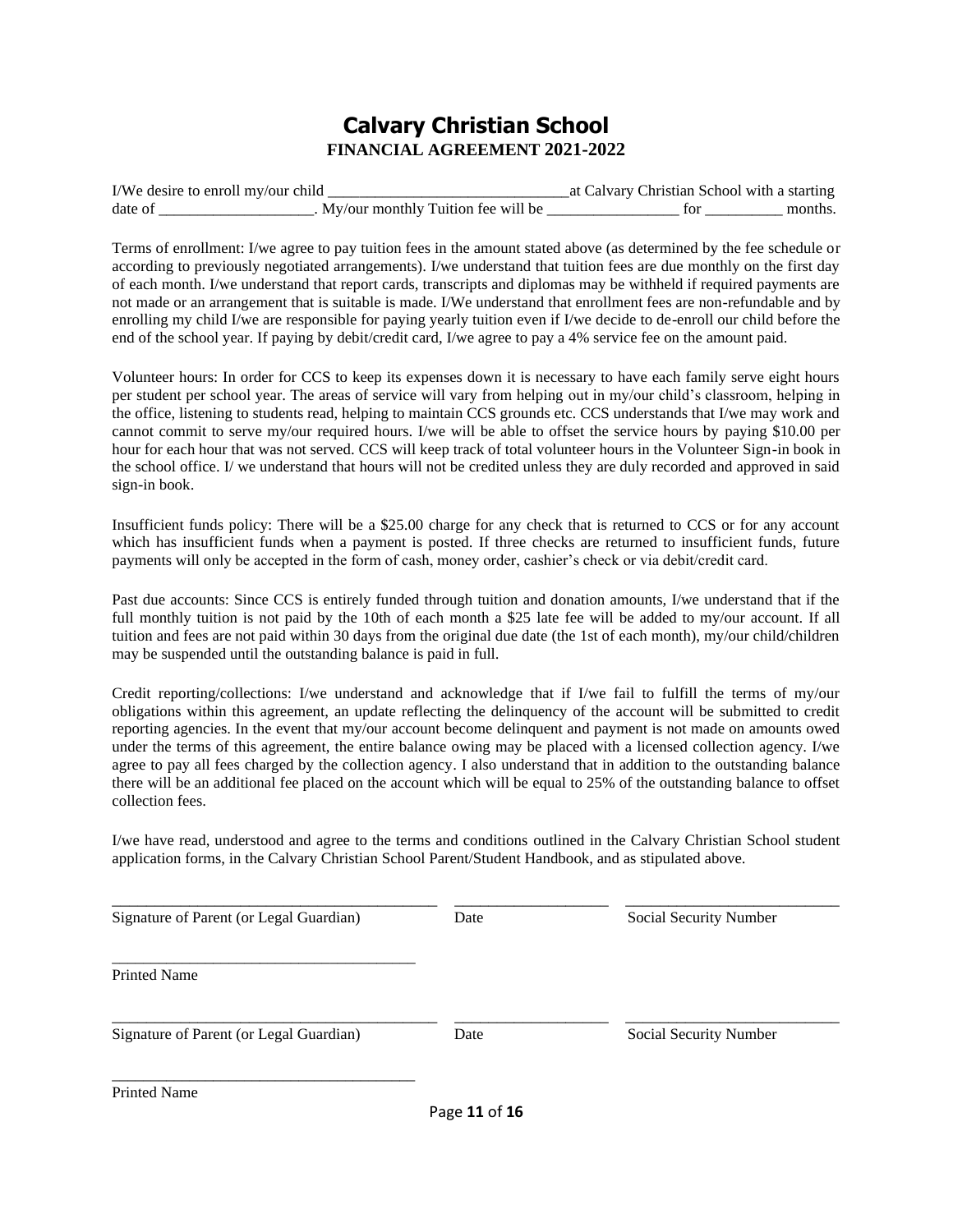**FIELD TRIP PARENT AUTHORIZATION 2021-2022 SCHOOL YEAR**

I give my permission for \_\_\_\_\_\_\_\_\_\_\_\_\_\_\_\_\_\_\_\_\_\_\_\_\_\_\_\_\_\_\_\_\_\_\_\_\_\_\_\_\_\_\_\_\_to participate in all planned field trips and sporting events during the school year. I understand that notification will be given in advance of field trips regarding place, date, time and cost (if any).

Please list two persons other than yourself that we may contact in case of emergency:

| Name                                                        |                     |  |
|-------------------------------------------------------------|---------------------|--|
|                                                             | Signature of Parent |  |
| Phone<br><u> 1989 - Johann John Stone, markin fizikar (</u> |                     |  |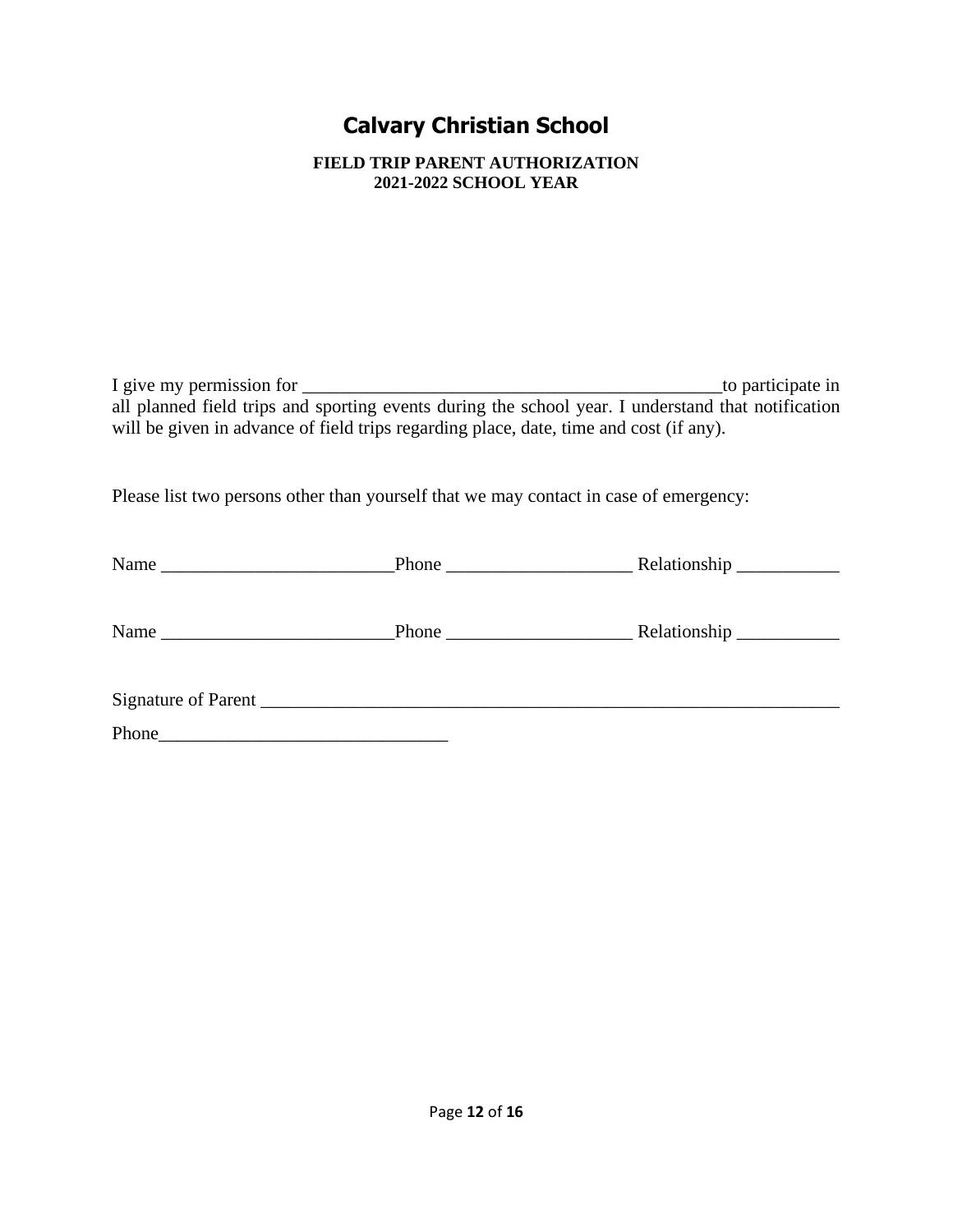#### **PARENT COMMITMENT 2021-2022**

1. We understand that the school and home are a team working for our child's success. We agree to support the teachers in the education of our child, and to strive to build a supportive attitude in our child.

2. We understand that by enrolling our child in this school, we give permission to the school staff to discipline our child as necessary to effectuate appropriate behavior. We further agree to cooperate with the school in upholding school standards and Christian attitudes.

3. We agree that if our child should become involved in any situation that causes us concern, we will first go to the party or parties involved to try and correct the situation. If the problem cannot be resolved to our satisfaction, then we will go to the next level of responsibility. (The levels of responsibility are outlined in the Parent Handbook.) In the love of Christ, in prayer, we will attempt to solve problems as they arise.

4. We understand that assessments will be made to cover any damage to school property (including broken windows, abuse of books, etc.).

5. We agree to pay tuition according to the conditions found in the Parent Handbook, or according to any arrangements that may be made. We understand that our child may be removed from the school if required payments are not made or arranged. In addition, report cards, transcripts, and diplomas will be withheld if required payments are not made or arranged.

6. We have read the entire Parent Handbook which gives a basic outline of school policies.

\_\_\_\_\_\_\_\_\_\_\_\_\_\_\_\_\_\_\_\_\_\_\_\_\_\_\_\_\_\_\_\_ \_\_\_\_\_\_\_\_\_\_\_\_\_\_\_\_\_\_

\_\_\_\_\_\_\_\_\_\_\_\_\_\_\_\_\_\_\_\_\_\_\_\_\_\_\_\_\_\_\_\_ \_\_\_\_\_\_\_\_\_\_\_\_\_\_\_\_\_\_

Parents Signature Date

Parents Signature Date Date of the Signature Date of the Date of the Date of the Date of the Date of the Date of the Date of the Date of the Date of the Date of the Date of the Date of the Date of the Date of the Date of t

Page **13** of **16**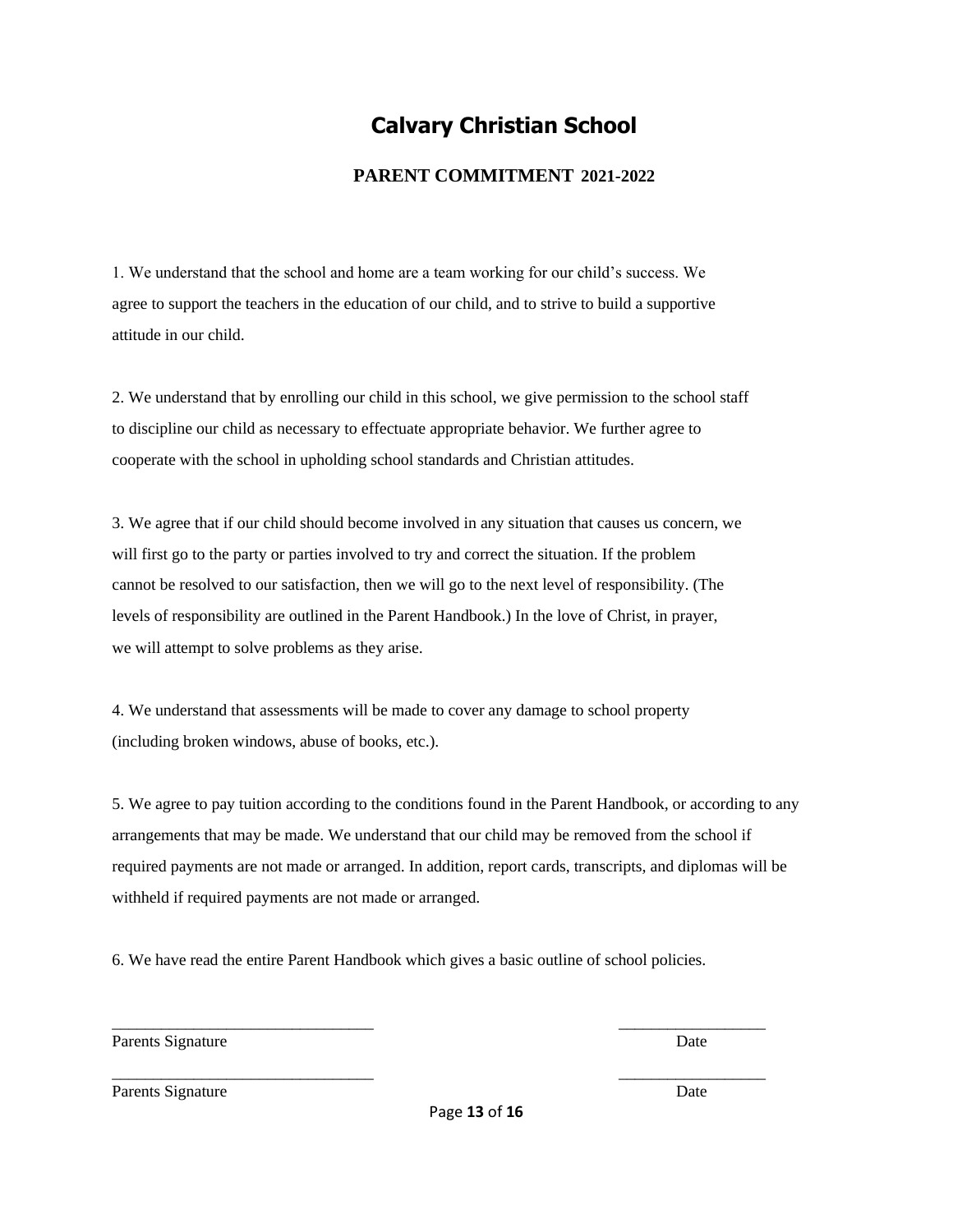#### **STUDENT COMMITMENT 2021-2022**

Our goal at Calvary Christian School is to support the efforts of parents as they accept and fulfill their responsibility to give their children a Christian education and to equip the children to view and evaluate all of life, experience, and knowledge from a Biblical perspective.

Please read the personal commitment below. When you understand and agree to these principles, please sign your name. (Parents may read the personal commitment to students so that they understand what they are signing).

- I understand that Calvary Christian School is a Christian school that is based on Christ centered principles.
- I understand that my attendance at this Christian school is a privilege.
- I will respect, in my words, actions, and attitudes:
	- God
	- Those in authority—parents, teachers, pastors, etc.
	- My fellow classmates
	- All property—mine, others', and the school's.
- I will promote harmony and peace.
- I will strive to do my best in my class responsibilities.
- I understand and agree that I will be held accountable throughout this school year for upholding these Christian values.

I have read the personal commitment and understand that I may give up the privilege to attend this school if I do not keep these commitments and any other regulations that may be considered necessary by the staff, administration, or school board.

\_\_\_\_\_\_\_\_\_\_\_\_\_\_\_\_\_\_\_\_\_\_\_\_\_\_\_\_\_\_\_\_ \_\_\_\_\_\_\_\_\_\_\_\_\_\_\_\_\_\_

\_\_\_\_\_\_\_\_\_\_\_\_\_\_\_\_\_\_\_\_\_\_\_\_\_\_\_\_\_\_\_\_ \_\_\_\_\_\_\_\_\_\_\_\_\_\_\_\_\_\_

Students Signature Date Date of the Students Signature Date Date Date Date of the Date Date Date of the United Students of the United Students of the United Students of the United Students of the United Students of the Uni

Parents Signature Date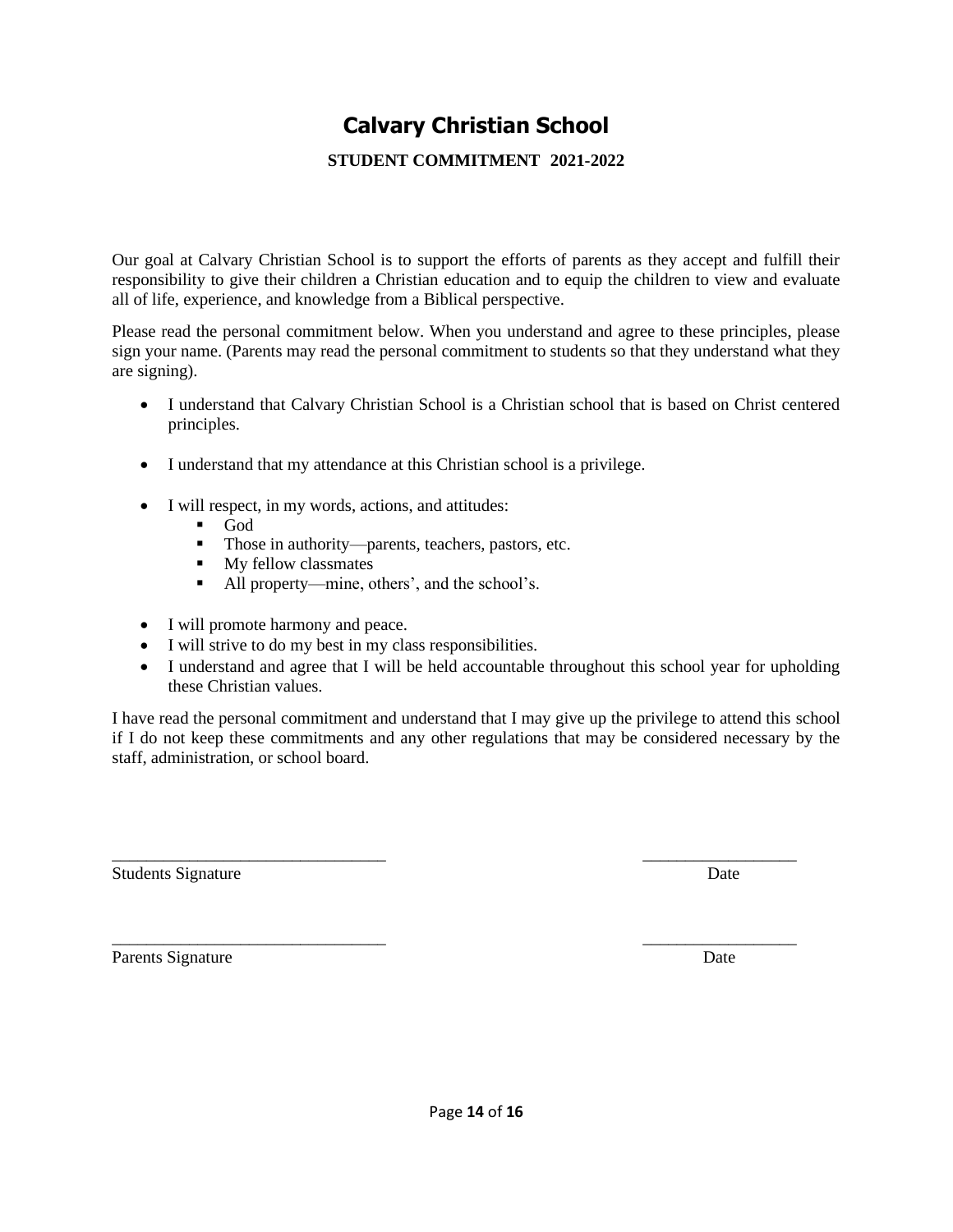#### **STUDENT MEDIA CONSENT AND RELEASE FORM 2021-2022**

Throughout the school year, students may be highlighted in efforts to promote Calvary Christian School activities and achievements. For example, students may be featured in materials to increase public awareness of our schools through newspapers, radio, TV, the web, DVDs, displays, brochures, and other types of media.

I, as the parent or guardian of \_\_\_\_\_\_\_\_\_\_\_\_\_\_\_\_, hereby give Calvary Christian School and its employees, representatives, and authorized media organizations permission to print, photograph, and record my child for use in audio, video, film, or any other electronic, digital and printed media.

a. This is with the understanding that neither Calvary Christian School nor its representatives will reproduce said photograph, interview, or likeness for any commercial value or receive monetary gain for use of any reproduction/broadcast of said photograph or likeness. I am also fully aware that I will not receive monetary compensation for my child's participation.

b. I further release and relieve Calvary Christian School, its employees, and other representatives from any liabilities, known or unknown, arising out of the use of this material.

#### **I certify that I have read the Media Consent and Release Liability statement and fully understand its terms and conditions.**

|      | City, State, $\overline{Zip}$ |  |
|------|-------------------------------|--|
|      |                               |  |
| Date | <b>Phone Number</b>           |  |